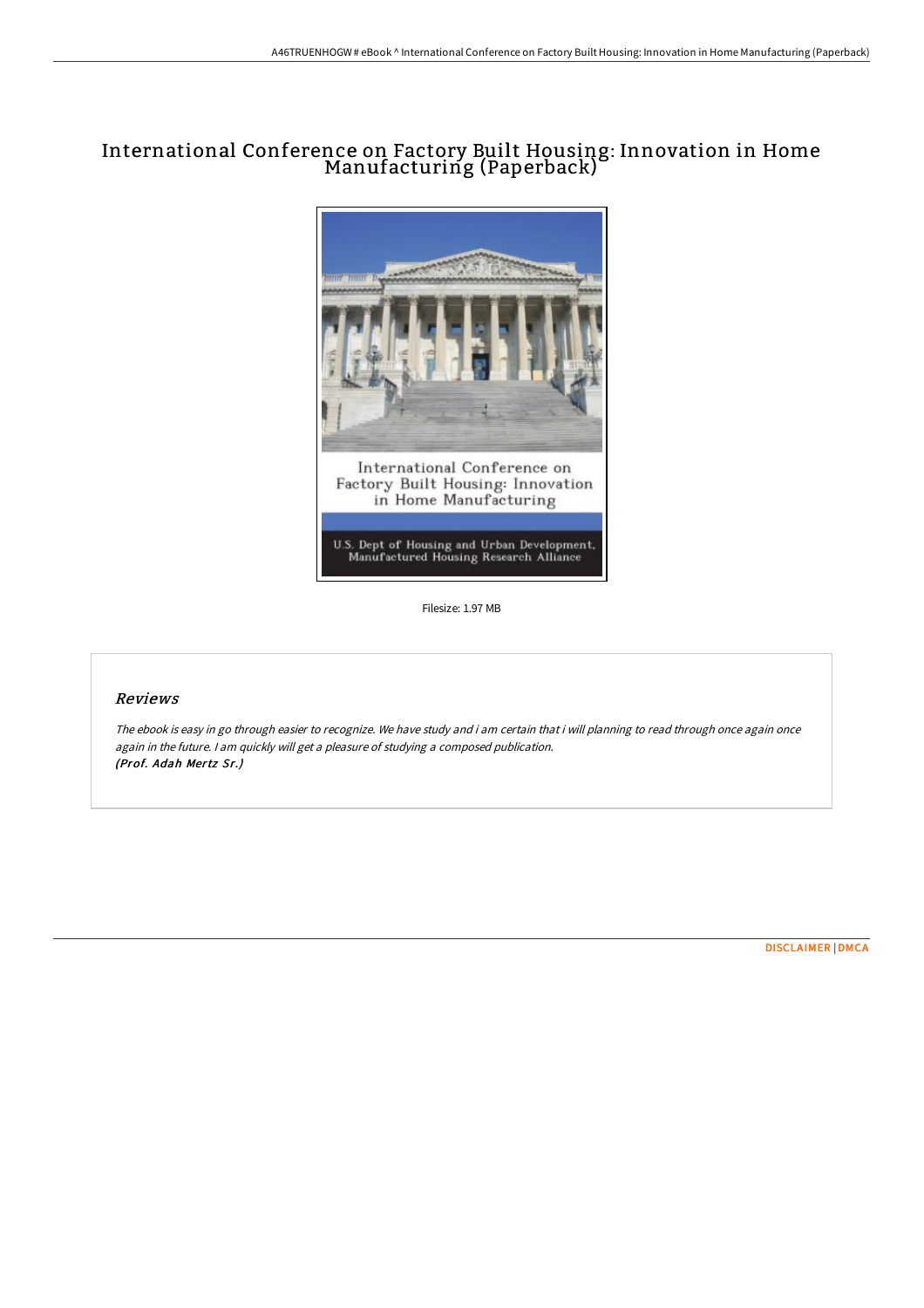## INTERNATIONAL CONFERENCE ON FACTORY BUILT HOUSING: INNOVATION IN HOME MANUFACTURING (PAPERBACK)



Bibliogov, United States, 2013. Paperback. Condition: New. Language: English . Brand New Book \*\*\*\*\* Print on Demand \*\*\*\*\*.The idea of building homes in factories has taken hold in many parts of the world. Factory building is an emerging or growing part of the housing markets in many of the most industrialized nations and often for the same reasons, including: cost efficiency, increased quality and speed of site assembly. In these and other areas, factory building is one of the most promising approaches for meeting the global need for quality, affordable shelter. While the factors that spur industrialization of housing may be the same across borders, the resulting form of the technology, the market entry point, home design and other aspects that characterize the local form of factory built housing are far from uniform. Worldwide, factory building is differentiated by a rich variety of building methods, materials and degree of automation. Factory building practices have evolved in areas such as Asia, the EU and North America with surprisingly little cross fertilization, despite in some cases, similarities in building practices (for example, the pervasive use of wood framing in both Scandinavia and the US/Canada). The objective of the work which this report describes was to evaluate the opportunity and need for, and potential benefits of, an international conference on factory built housing. An additional objective was to begin to characterize the content and structure of such a conference. The method used was to conduct a planning summit, bringing together delegations representing a range of countries, to debate the merits and content of a potential conference or other means of achieving the goal of sharing information on factory building globally.

Read International Conference on Factory Built Housing: Innovation in Home [Manufacturing](http://techno-pub.tech/international-conference-on-factory-built-housin.html) (Paperback) Online  $\frac{1}{16}$ Download PDF International Conference on Factory Built Housing: Innovation in Home [Manufacturing](http://techno-pub.tech/international-conference-on-factory-built-housin.html) (Paperback)